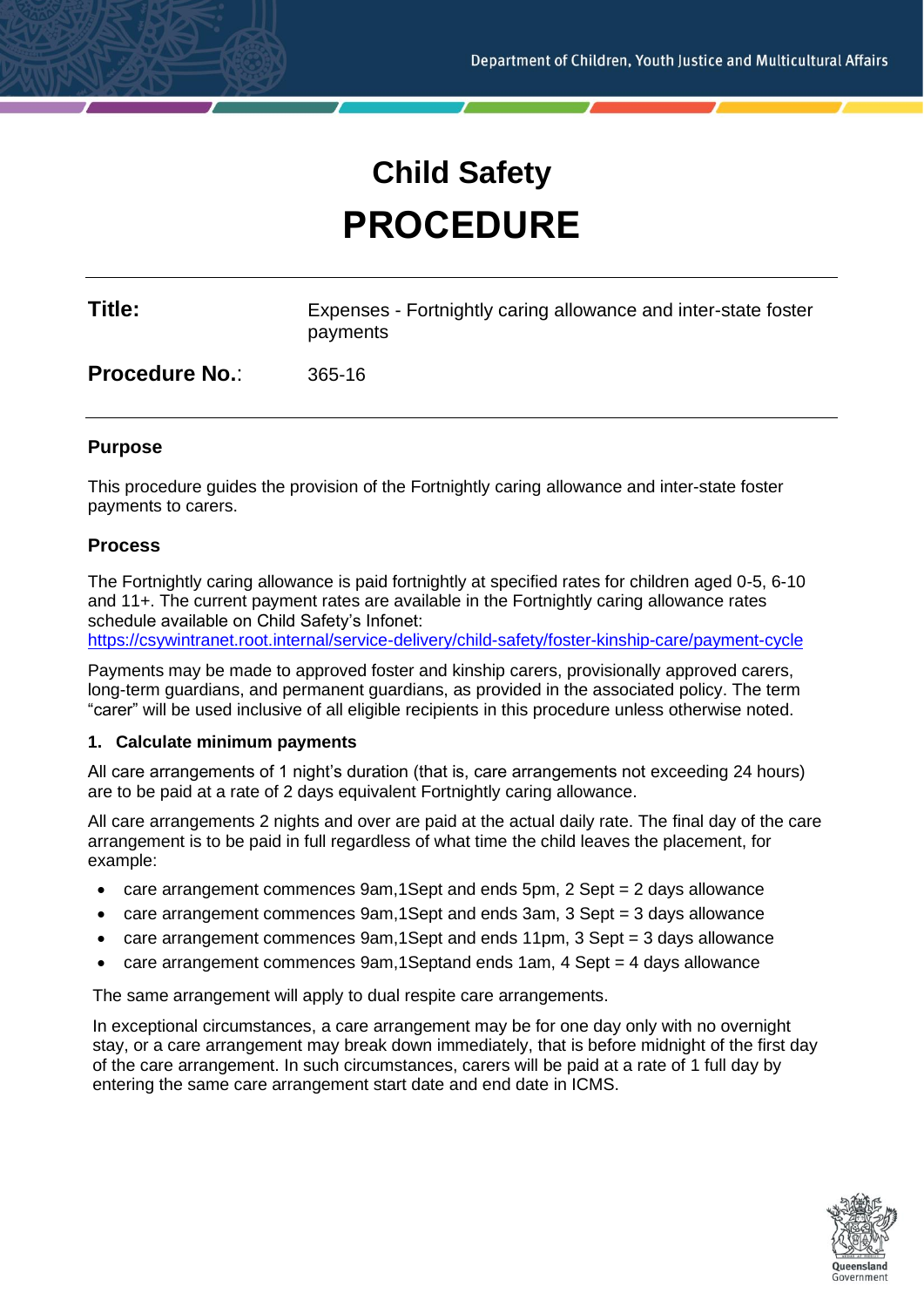# **2. Complete actions in ICMS and Carepay to facilitate payment**

The Fortnightly caring allowance is paid fortnightly in arrears and cannot be paid in advance. However, if the care arrangement commenced prior to the current payment fortnight, a payment is produced immediately to bring the carer's payments up to date with the previous fortnightly payment period. The payment fortnight commences on Sunday to the second following Saturday inclusive.

To commence payment of the Fortnightly caring allowance:

- enter the care arrangement start date, and proposed end date, if known, in ICMS which will trigger a task in Carepay (respite care arrangements must have an end date)
- in Carepay, identify if the Start-up Allowance is to be paid by completing the Start-up allowance grid in the Payment management screen of the carer profile or child profile
- submit the task for approval.

Regular fortnightly payments are made to the carer until the care arrangement is end dated in ICMS and the subsequent task in Carepay in actioned.

All carers will receive a Remittance Advice from QSS detailing the payments made to them each fortnight. The Remittance Advices are mailed on the Tuesday following the pay-run.

The carer will usually receive their Fortnightly caring allowance payment on the following Wednesday or Thursday. This arrangement may vary over the Christmas/New Year period and public holidays.

#### **Commencing payments older than 12 months**

All efforts will be made to commence the Fortnightly caring allowance in a timely manner. Regional Director approval is required for payments where:

- an approved carer has not had Fortnightly caring allowance payments commenced for a care arrangement where the start date is more than 12 months old and
- the care arrangement was for greater than 90 days or ongoing.

To commence payments:

- record the care arrangement dates in the care arrangement event which will trigger a task in Carepay
- attach the memo with Regional Director approval to the placement event
- submit the Carepay task for approval.

#### **Final day of care arrangement**

The Fortnightly caring allowance ceases from the day the child leaves the care arrangement or the direct care of the guardian in circumstances where it is not planned that the child will return to the carer or guardian. This is known as the final day of care arrangement.

The Fortnightly caring allowance for the final day of care arrangement is paid in full at the current rate regardless of what time the child leaves the care arrangement or the guardianship care arrangement on that day. This arrangement acknowledges that carers incur costs up to and including the last day that the child is placed with them, or in their guardianship.

If a child is moving to another care arrangement, the new carer will receive a full day's Fortnightly caring allowance for the first day the child is placed with them. This situation results in both the

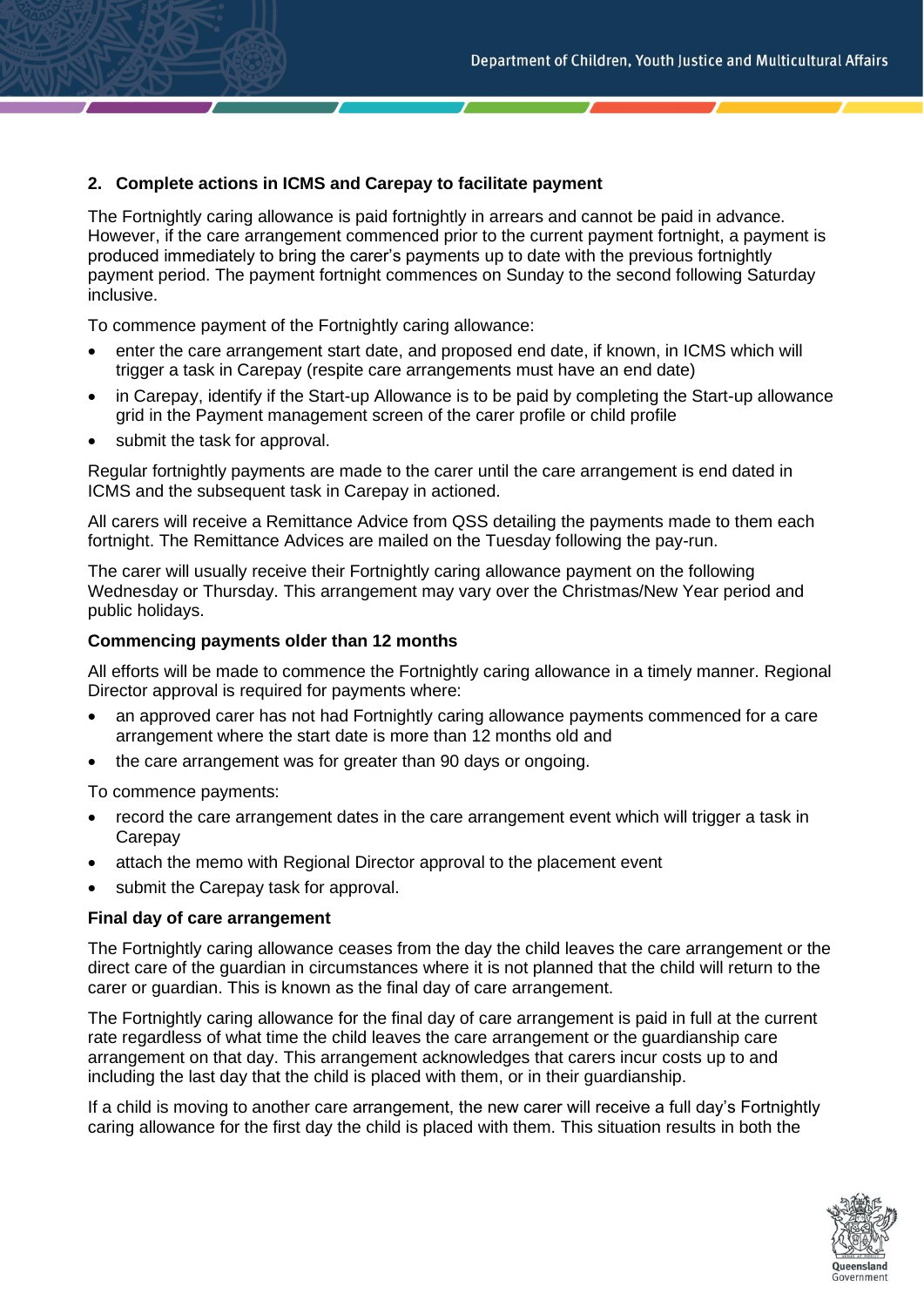former and the new carer simultaneously receiving the Fortnightly caring allowance for the same child for that one day.

If the change of care arrangement has not been initiated by the carer, the Child Safety officer informs the carer of the following:

- the decision that there is to be a change in care arrangement
- the date the Fortnightly caring allowance payment will cease.

If Child Safety is advised, or becomes aware, that the child is no longer in the direct care of the long-term guardian or permanent care guardian, the Child Safety officer will also inform the guardian of the date the Fortnightly caring allowance will cease.

## **3. Carer Allowance – Establishment Allowance**

The establishment allowance is provided the first time a child or young person is:

- subject to a Child Protection Order granting custody or guardianship to the Chief Executive under the *Child Protection Act 1999*
- entering guardianship under the *Adoption Act 2009*.

The establishment allowance is a one-off payment made to a carer for a child or young person when they come into care for the first time. However, this payment can also be used where a child or young person returns into the care of the Chief Executive after an unsuccessful reunification and where the original order has expired.

The payment is to be used for items that will assist the carer establish the care arrangement. It is envisaged that the establishment allowance will be provided when the care arrangement is confirmed and is for a period of longer than 7 days.

A child or young person subject to a Temporary Assessment Order (TAO), Court Assessment Order (CAO) or Temporary Custody Order (TCO) is not eligible for this payment. If however, the child on the TAO, CAO or TCO is subsequently placed on an order, the establishment allowance is to be provided as soon as practicable once a care arrangement is confirmed for longer than 7 days.

This allowance is not conditional on a case plan and receipts are not required, but it should be noted in the case plan that the payment has been made.

If a sibling group or multiple children or young people are simultaneously placed with the same carer for the first time, and all are subject to the custody or guardianship of the Chief Executive, each child or young person is eligible for this payment.

This payment is processed through Carepay by completing the Establishment payment grid in the details screen of the child profile in Carepay. A Client Related Costs (CRC)form is not required to be completed for the application of this allowance.

As a general rule, items purchased for the child or young person with the establishment allowance remain the property of the child or young person when changing care arrangements or returning home and should therefore go with the child.

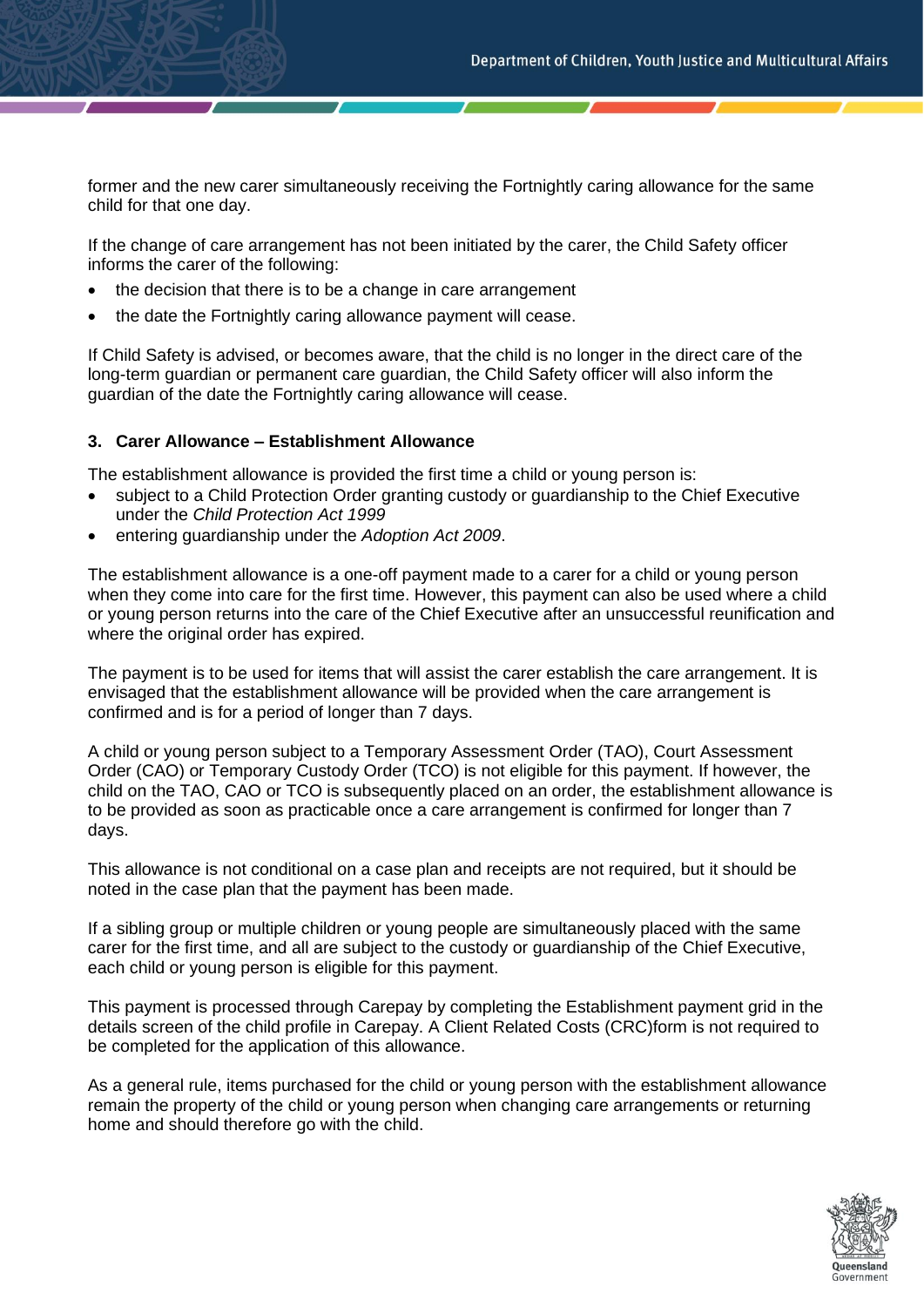# **4. Carer Allowance – Start-Up Allowance**

The start-up allowance is provided to carers in receipt of the fortnightly caring allowance.

The purpose of this allowance is to provide financial support to carers for initial set up costs to establish appropriate accommodation and resources for a new care arrangement greater than five night's duration.

At the discretion of the CSSC manager, the start-up allowance can be provided for a care arrangement less than five nights in duration depending on child or young person's needs and the individual circumstances of the carer.

This allowance is not paid in relation to dual care arrangements, that is, for dual care arrangements greater than five nights only the carer who provides respite and support receives the start-up allowance.

This allowance is paid through Carepay by completing the Start-up allowance grid in the Payment management screen of the carer profile or child profile in Carepay. A CRC form is not required to be completed for the application of this allowance.

Receipts are not required to substantiate expenses covered by this allowance.

## **5. Continue payment for care experienced young person after 18**

The Child Safety Service Centre manager will approve payment of the Fortnightly caring allowance for a young person aged 18 years old where the young person reside with their past carer or guardian they had at age 17.

To commence payment, following approval by the CSSC manager:

- record the care arrangement in a placement event in ICMS which will trigger a task in Carepay
- in Carepay, complete the 'Continue to pay FCA payment beyond 18 years old' grid in the Details screen of the child profile and submit the task for approval.

The payment details in Carepay must have a start and end date. The end date must not exceed the young person's 19th birthday.

The carer is to notify the Child Safety Service Centre if young person ceases living with them so the allowance can be stopped. The payment can only be made if the young person resides with their past carer or guardian. If payments are made when the young person is living elsewhere refer to part 7 Respond to overpayments of this procedure.

Where a senior team leader, rather than the service centre manager, is approving the payment in Carepay, ensure adequate documentation is attached to the care arrangement event outlining that payment is approved by the service centre manager.

## **6. Respond to absences from a care arrangement or long-term or permanent guardianship arrangement**

In recognition that carer's or guardian's experience continuing costs associated with the care of a child when the child is absent from a care arrangement or a long-term or permanent guardianship care arrangement for short periods of time, Child Safety will continue to pay the Fortnightly caring allowance when the child is:

away from a care arrangement or their long-term or permanent guardian for a period of up to 28 days in an arrangement not subject to the Fortnightly caring allowance (for example, family contact, holidays away, hospitalisation, incarceration, school excursion, work experience,

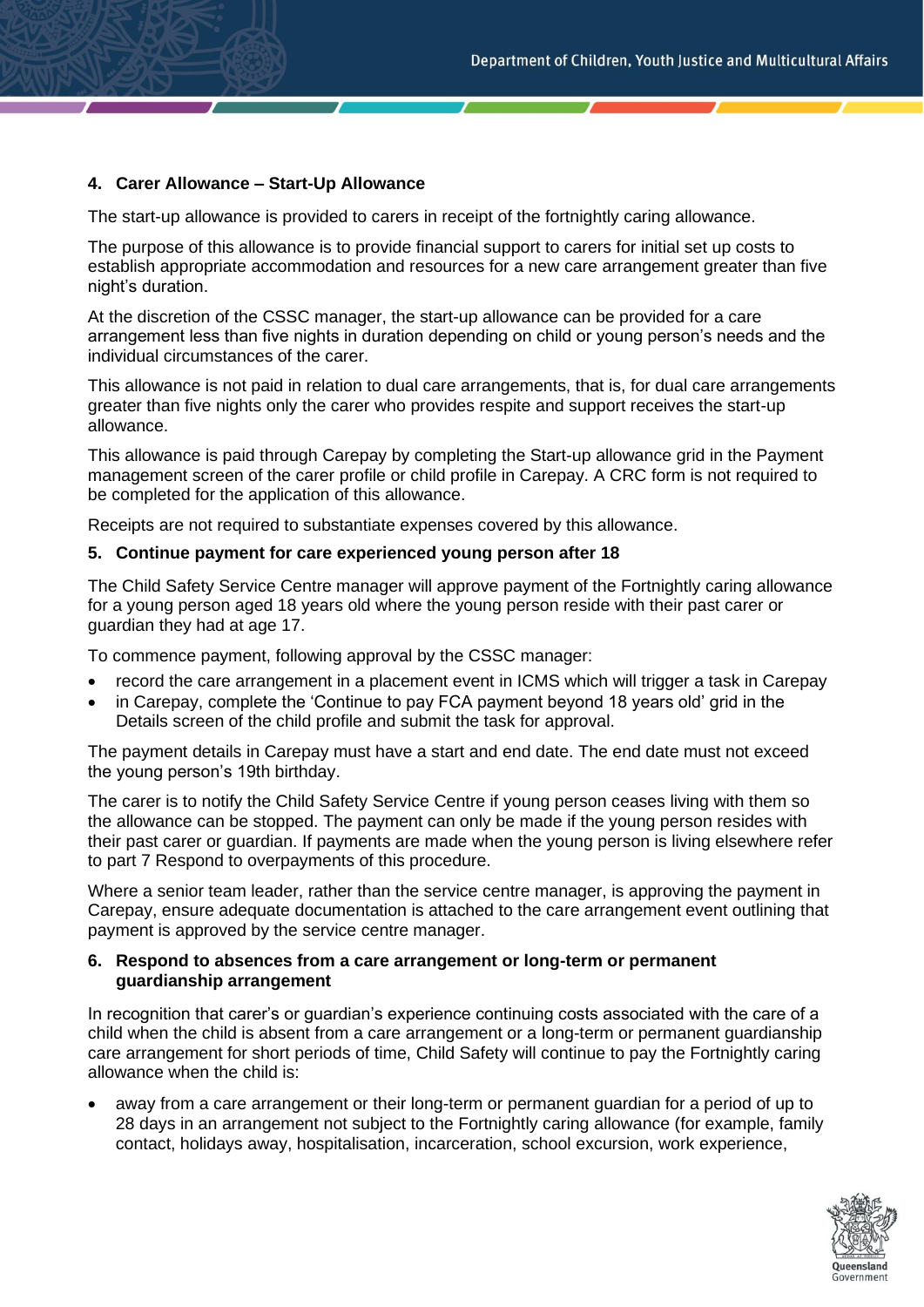running away) and it is planned that the child will return to the care arrangement or their longterm guardian (excluding boarding school as this is not regarded as a short period of time away from the care arrangement)

- hospitalised and returning to the care arrangement or the long-term guardian following their release from hospital (regardless of the length of stay in hospital) and the carer or long-term guardian maintains planned, regular and ongoing contact with the child
- subject to a short-term detention order and returning to the care arrangement or their long-term guardian following their release from detention and the carer or the long-term guardian maintains planned, regular and ongoing contact with the child.

To continue payment:

- ensure the child's care arrangement remains open in ICMS so that a task to cease payment is not triggered in Carepay
- record the child's location, for the period of their absence, in the child's location tab in ICMS.

## **Discontinue the Fortnightly caring allowance**

Except for circumstances involving a child's hospitalisation or a short-term detention order (as outlined above), where the child is away from their care arrangement but will eventually return to the care arrangement or their long-term guardian, the Fortnightly caring allowance will be stopped after 28 days.

The exception to this is where a child resides at boarding school. When a child attends boarding school, payment of Fortnightly caring allowance will cease on the day the child returns to boarding school.

For children subject to a long-term guardianship order or permanent care order, payments of Fortnightly caring allowance will cease when the guardian gives the chief executive written notice that the child is no longer in their care.

For a young person 18 years old, the payment of the Fortnightly caring allowance will cease when the carer advises that the young person is no longer in their care or when the young person turns 19 years.

To discontinue payment, end date the child's care arrangement in ICMS.

## **Recommence the Fortnightly caring allowance after a discontinuation**

The Fortnightly caring allowance is re-commenced where:

- the child returns to the care arrangement or long-term guardian following an absence of more than 28 days
- a child who resides at a boarding school returns to their care arrangement or long-term guardian for school holidays or other periods of time throughout the year (for example, weekends).

To recommence payment after a discontinuation, enter the new care arrangement start date in ICMS.

If the carers is returning after a period of being inactive check the carers' vendor account in SAP to see if it is not blocked. If the vendor account is blocked, submit a Vendor eForm Change to request Unblock. Before submitting the Vendor eForm to unblock, check that all the details in SAP vendor account of the carer are correct, and current, especially bank account details.

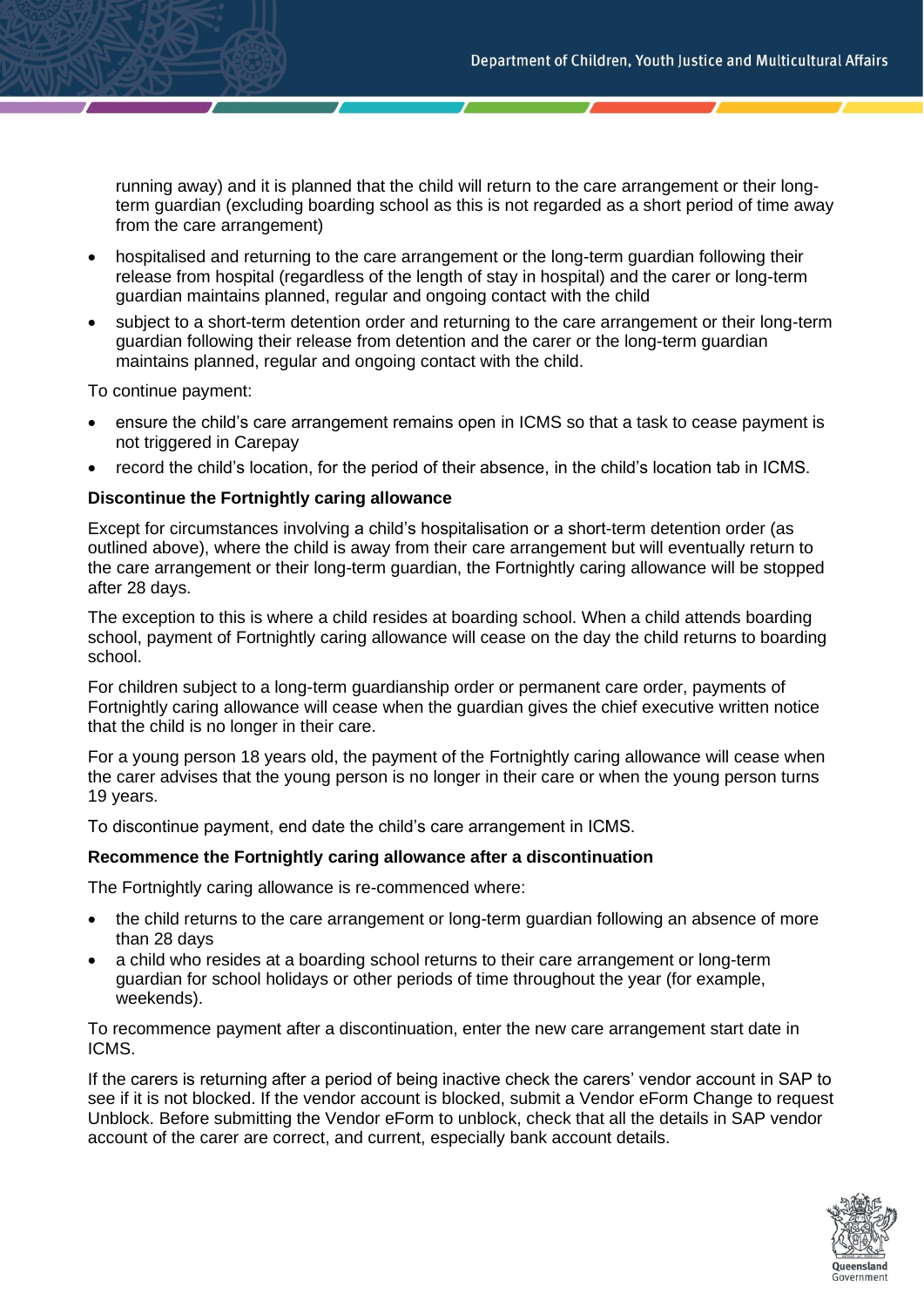The Start-up allowance may also be provided, at the discretion of the Child Safety Service Centre manager, in situations where the Fortnightly caring allowance has been stopped and a child is returning to a care arrangement or their long-term guardian for a period longer than a five night duration.

Examples may include situations where:

- the child returns with few belongings after an unsuccessful reunification plan or transition to independent living
- the carer has accepted a new care arrangement during the child's absence and the unplanned care arrangement recommencement incurs significant unplanned expenses
- the child has undergone a medical procedure during their absence and the carer or the longterm guardian will incur significant expenses (upon care arrangement recommencement) that were not planned or foreseeable by the carer or long-term guardian
- the child has been absent for an extended period of time and presents with a new range of needs constituting significant expenses i.e. a baby may return as an infant and will require a new car seat, bedding, clothing etcetera.

Note: Significant expenses are child related expenses in excess of \$400.

To pay the Start-up allowance, complete the Start-up allowance grid in the Payment management screen of the carer profile or child profile in Carepay. Receipts are not required to substantiate expenses covered by this allowance.

#### **7. Respond to overpayments**

It is the responsibility of Child Safety Service Centre officers to promptly and accurately complete actions in ICMS and Carepay to ensure that payments are not continued beyond the expiry of the approved period (this includes monitoring all provisionally approved carers),or beyond the date the child is no longer residing in the direct care of the long-term guardian.

If an overpayment occurs, the carer or guardian must be advised as soon as possible and negotiations undertaken to agree on a suitable repayment strategy. There are three methods for repayment. The carer or long-term guardian can either:

- forward a cheque for the entire amount
- make a number of smaller payments over a specified period of time
- agree to a repayment plan and the specified amount will be deducted from future carer payments, if applicable. Note: this option is only available to carers with current care arrangements. If, prior to the overpayment being repaid, the carer has no care arrangements, one of the other options above must be agreed to by the carer.

Please refer to the following departmental procedure on the management of carer debt: [Carer debt](https://cyjmaintranet.root.internal/policies-procedures/finance-procurement/financial-management-practice-manual-fmpm)  [policy and procedure.](https://cyjmaintranet.root.internal/policies-procedures/finance-procurement/financial-management-practice-manual-fmpm)

There are two pro-forma letters that will be used in all debt recovery action with carers, including long-term guardians:

- Carer overpayment Letter First form (an initial request for reimbursement)
- Carer overpayment Letter Second form (a follow-up letter)

Staff will also be required to produce and attach the Overpayment Advice form containing details of the overpayment to the Carer overpayment letter.

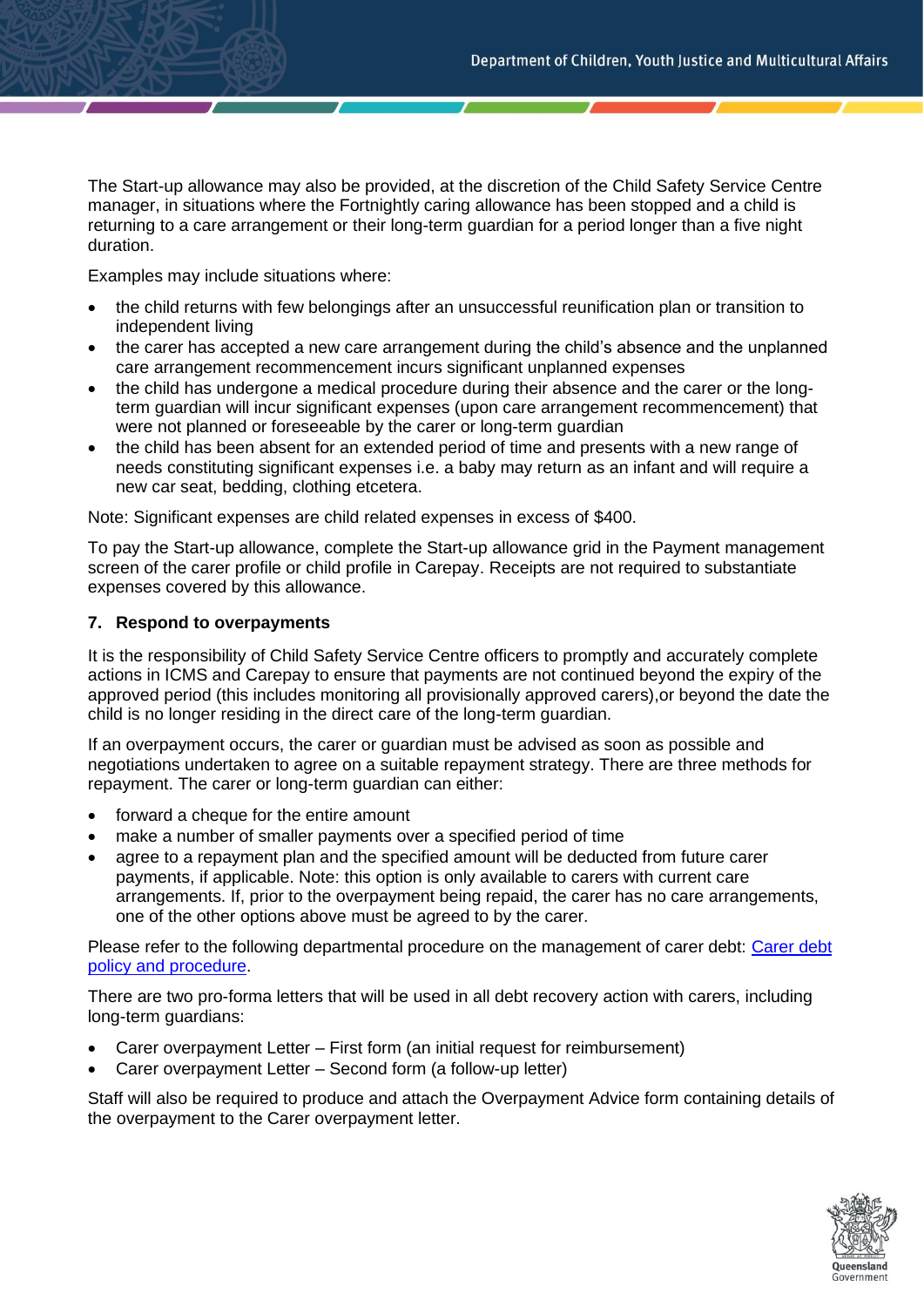The letters and form can be accessed via the following link under Debt Management: [https://cyjmaintranet.root.internal/resources/dcsywintranet/policies-procedures/finance/dcyjma](http://intranet.root.internal/comintranet/forms-templates/finance-and-procurement/qss-and-internal-finance-forms/internal-forms)[fmpm.pdf](http://intranet.root.internal/comintranet/forms-templates/finance-and-procurement/qss-and-internal-finance-forms/internal-forms)

Note: Carers and guardians will not always be aware that an overpayment has taken place, especially if they are caring for several children. Accordingly, any correspondence or contact made by Child Safety officers to a carer or guardian seeking repayment must be respectful and on official letterhead.

A monthly *Unrecovered overpayments report* created through Carepay can be run to provide the Child Safety Service Centre manager with details to assist with the management of carer overpayments.

# **Write-off an overpayment, if applicable**

The decision to "write-off' a carer/long-term guardian/permanent guardian overpayment will only be actioned as a last resort after all other options have been unsuccessful. All write-offs (losses) are included in the Department of Child Safety, Youth and Women Financial Statements for the end of financial year reporting.

Debts may be written off in accordance with the debt management procedure and the financial delegations schedule accessed via the following link: [https://cyjmaintranet.root.internal/policies](https://csywintranet.root.internal/policies-procedures/finance-procurement/financial-management-practice-manual-fmpm/financial-governance)[procedures/finance-procurement/financial-management-practice-manual-fmpm](https://csywintranet.root.internal/policies-procedures/finance-procurement/financial-management-practice-manual-fmpm/financial-governance)

## **8. Administer inter-state foster payments**

It is preferable for case management purposes that if a child transfers or moves inter-state, case responsibility also be transferred to that state or territory.

Where this cannot take place, an inter-state foster allowance will be paid to the carer and guardians for those children subject to a Queensland child protection order granting custody or guardianship to the chief executive of the Department of Child Safety, Youth and Women. Permanent Guardians caring for a child subject to a Permanent Care Order who have advised the department that they have moved interstate will also be eligible to receive an inter-state foster allowance.

Where another state or territory pay a higher rate of fostering allowance, the Department of Child Safety, Youth and Women will match that state or territory's rate, however if a state or territory's allowance is less than that of Queensland, the carer or guardian will remain on the Queensland rate.

To process an inter-state foster payment, complete the Interstate Fortnightly caring allowance grid in the Carer profile in Carepay.

Inter-state foster allowance is automatically charged to account code – 54490 - Interstate Foster Allowance through Carepay.

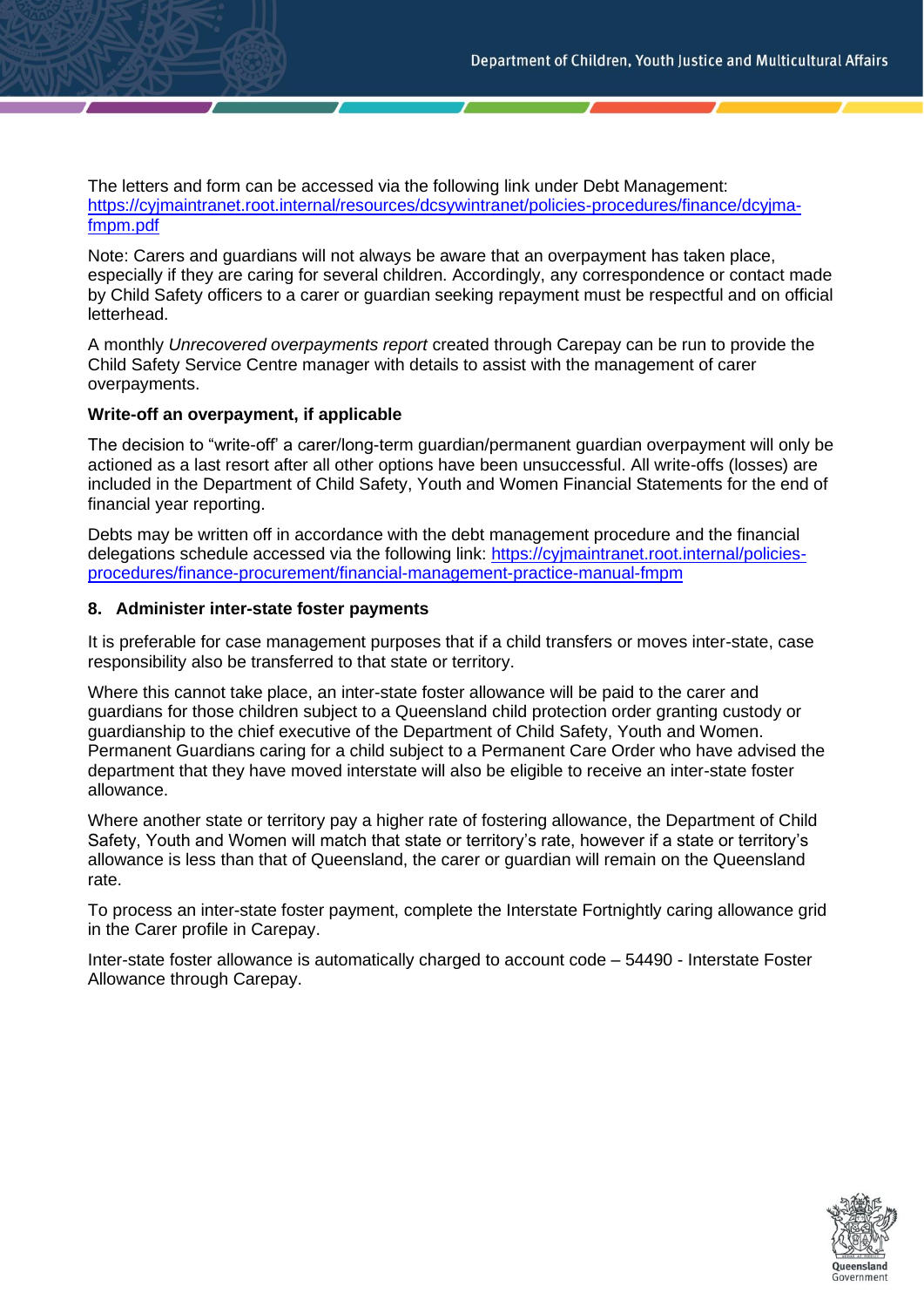| Records File No.:    | CHS/16389                                   |
|----------------------|---------------------------------------------|
| Date of approval:    | 2 November 2020                             |
| Date of operation:   | 2 November 2020                             |
| Date to be reviewed: | 4 February 2023                             |
|                      |                                             |
| Office:              | Department of Child Safety, Youth and Women |
| <b>Help Contact:</b> | <b>Operational Support</b>                  |

# **Links**

• Policy 365-14 Expenses – Fortnightly caring allowance and inter-state foster payments

## **Related Procedures:**

- Child Related Costs Procedure Carer support (645.5)
- Child Related Costs Procedure –Child and Young Person Support (645.4)
- Child Related Costs Procedure –Education and Child Care Support (645.2)
- Child Related Costs Long-term guardian support (608)
- Child Related Costs Procedure Health and Wellbeing (645.1)
- Child related costs Placement funding (628)
- Child related costs Placement support funding (629)
- Child Related Costs Procedure –Travel (645.3) Complex support needs allowance (612)
- Dual payment of carer allowances (289)
- High support needs allowance (296)
- Regional/remote loading for carers (379)
- Child Safety Practice Manual

## **Related Legislation or Standard:**

- *Adoption Act 2009*
- *Child Protection Act 1999*
- Child Protection Regulation 2011
- *Financial Accountability Act 2009*
- *Human Rights Act 2019*